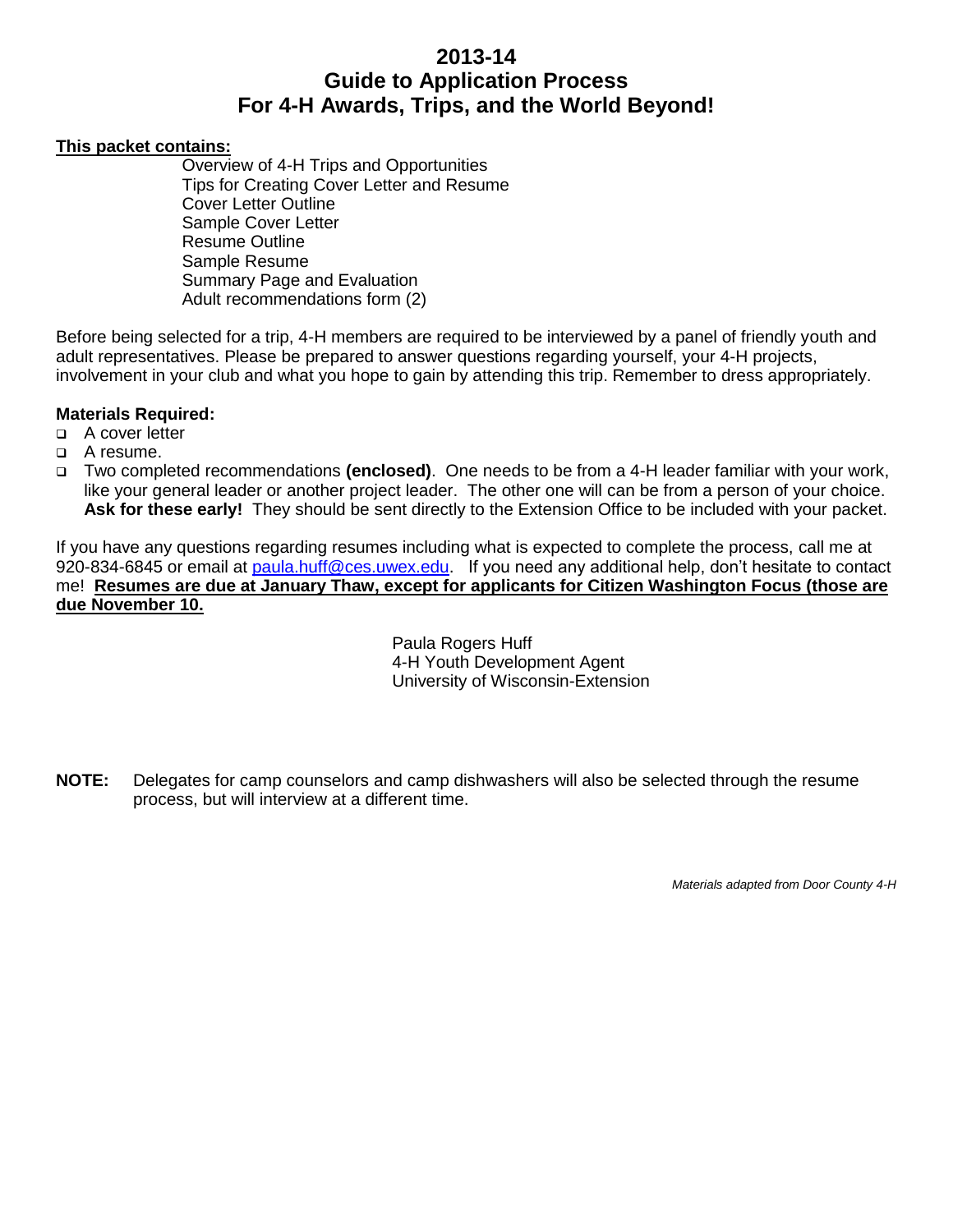## **OVERVIEW OF 4-H TRIPS AND OPPORTUNITIES**

A note about funding: up to 90 percent of the funding for these trips will be covered by the 4-H Leaders Association. Invoices will be sent prior to the departure date. On occasion, 4-H members will be asked to pay for meals and will need spending money. 4-H families are asked to provide transportation to and from a bus departure city. More details from the trip organizers will be provided once 4-H members are registered for a trip. There is an expectation that the youth will use skills gained in the county when they return.

Following a trip, a 4-H member is required to present an oral and/or visual display at the Awards and Recognition Banquet in the fall. It is best for the member to appear in person, but if this is not possible, a display should be provided of photos, souvenirs, information about the trip, etc.

Those taking trips are also strongly encouraged, but not required to

- 1. Work an extra food stand shift at the fair
- 2. Send a thank you note to the Leader's Association
- 3. Attend a 4-H Leader's Association meeting and tell about the trip
- 4. Write a note and send a photo for publication in the local newspaper and 4-H newsletter.

Before being selected for a trip, 4-H members are required to be interviewed by a panel of friendly youth and adult representatives. Please be prepared to answer questions regarding yourself, your 4-H projects, involvement in your club and what you hope to gain by attending this trip. Remember to dress appropriately.

### **Wisconsin 4-H and Youth Conference**:

Grades: 7<sup>th</sup>-10<sup>th</sup>. Held Monday through Thursday in late June on the UW-Madison Campus with about 600 youth from around Wisconsin. Delegates attend workshops, group activities and leadership development opportunities.

### **American Spirit Experience:**

**Grades 9th – 10th .** Participants will study American heritage, develop leadership skills and learn about citizenship. This trip includes travel to Philadelphia, Boston, New York, Niagara Falls and Lexington. This trip will be in June, 2014.

### **Citizenship Washington Focus (CWF)**:

**Grades: 10th –12th (minimum age 15 during trip).** Participants learn the importance of civic and social responsibilities as they relate to the development of better citizens and leaders. Travel by bus with other youth from Wisconsin. Trip includes a tour of Gettysburg, workshops, speakers, committee work, field trips and social events. Delegates travel in June or July.

#### **National 4-H Dairy Conference**:

**Grades/Ages: 10th –12th with maximum age of 18 as of January 1, 2014**. Late September 2014. Applicants must have at least three years of 4-H dairy project experience, outstanding dairy records. Participants learn about production, processing, marketing and use of dairy products, and develop a broader understanding of careers available in the dairy industry. Selected as Crowley Award winner at State Fair.

#### **National 4-H Congress**:

**Grades: 10th –12th with maximum age of 18 as of January 1, 2014.** Delegates gather in Atlanta, GA, over Thanksgiving weekend (Friday-Tuesday) and participate in self-development seminars, tours and a service project, while exchanging ideas with youth from across the country.

### **National 4-H Conference**:

**Grades/Ages: 10th –12th with maximum age being 18 as of January 1, 2014.** Participants gather at the National 4-H Center in Maryland in late March or Early April, 2014 and select an issue to work with other youth from across the country to develop plans for future 4-H programming. County applicant is forwarded to state where 6 delegates are selected.

#### **Space Camp**

**Grades/Ages: 6th – 8 th at time of trip with maximum age 15 at time of trip (4 days, mid April, 2014).** Delegates participate in hands-on mock space missions and other activities in this NASA program while exchanging ideas with youth from across Wisconsin.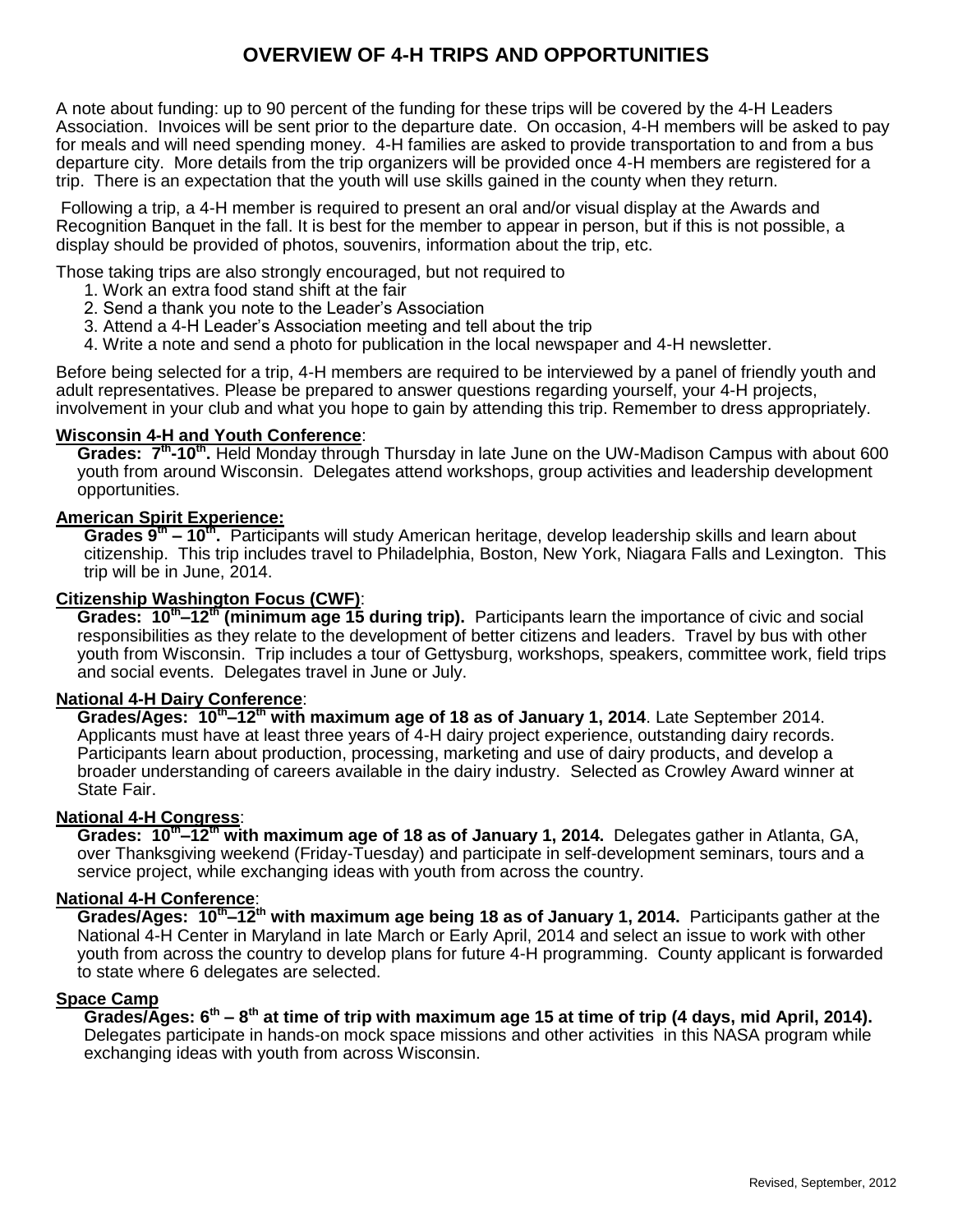# **TIPS FOR DOING YOUR COVER LETTER AND RESUME**

- **Use a computer**. You can save your work and make revisions as necessary. If you do not have a computer at home, work with your school, a friend, or the library (or if you do not have computer access, please call Paula and we will make alternative arrangements).
- **Plan ahead**. Go through each part of the resume and cover letter before typing. Put your thoughts together. Translate your skills into action-oriented, concise descriptions. As much as possible, think of your 4-H experience as a job. What do you do? What skills have you developed as a result of participation in 4-H? How have you personally changed as a result of your 4-H experience?
- **Order is important**. Resumes are typically put together by putting information in the order that it happened, with the most current FIRST. Arrange information chronologically within the following sections: 4-H Summary, 4-H Activity Involvement and Other Activities. See sample resume for example.
- **Layout, design and abbreviations.** Your cover letter and resume should be easy to read and understand. Arrange your resume as illustrated in the sample copy provided. Choose a common and appropriate font, such as Arial or Times New Roman. Your font size should be no less than 11 point and no more than 14. Use the same font throughout your document. Use 1" margins at the top, bottom and on both sides of your page. You may have a two-page resume. Avoid using abbreviations, as not everyone is familiar with them.
- **Individualize it**. This is YOUR resume and cover letter. Add your own personality to it.
- **Proof it**. Your documents should be free of spelling errors. Use spell check and follow up by having at least two other people proofread your cover letter and resume. This is where many people make minor mistakes! Don't lose points in the process by forgetting to proofread your documents!
- **Ask for help if you need it**. If you have never gone through this process, you will probably have questions. Don't hesitate to ask! My office number is 920-834-6845 and my email is paula.huff@ces.uwex.edu. If it's past office hours, leave a message with a time that will be good for me to get in touch with you. I want everyone to have a good experience with this process! Make sure to ask questions or get clarification if you don't understand something.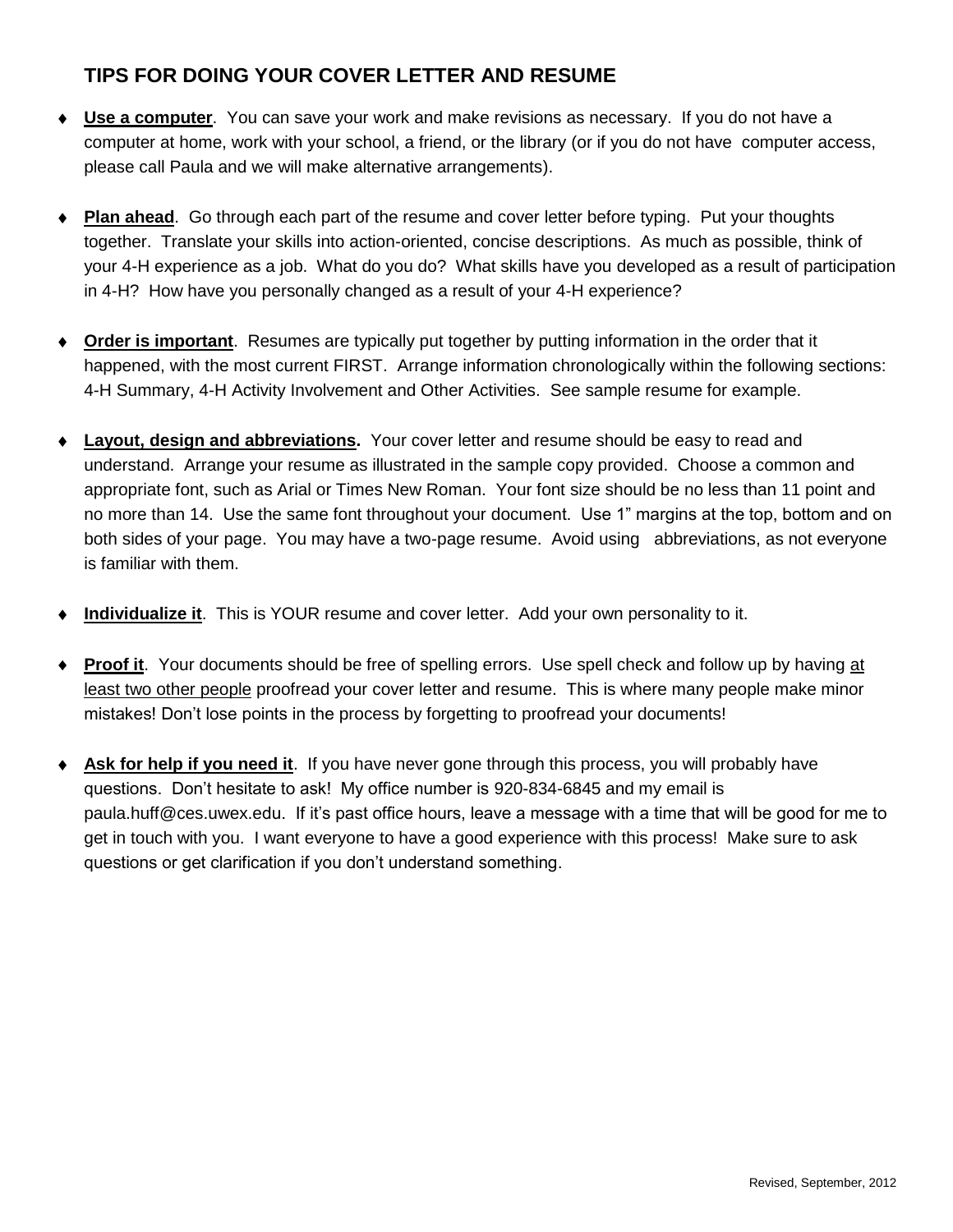## **COVER LETTER OUTLINE**

**DATE** (that you are mailing it)

UW-Extension 4-H Trip/Award Selection Committee **Courthouse** 301 Washington Street Oconto, WI 54143

#### **Dear Selection Committee:**

#### **PARAGRAPH 1:**

What are you sending and why are you sending it? **Include by listing or checking off the opportunities for which you want to be considered.**

#### **PARAGRAPHS 2 - 4**

This is the "why me?" section. Explain in no more than three paragraphs why you are qualified to represent Oconto County 4-H. Ask yourself what distinguishes you from other applicants. Also share why you are interested in attending/receiving the trip or award. If going on a trip, you may also share what you will bring back with you after attending. **Give examples to help explain your statements.**

### **FINAL PARAGRAPH**

Close the letter. Thank the committee for considering your resume and portfolio.

**Sincerely,**

**Type your name here and sign it above your typed name** (Don't forget to sign your letter!)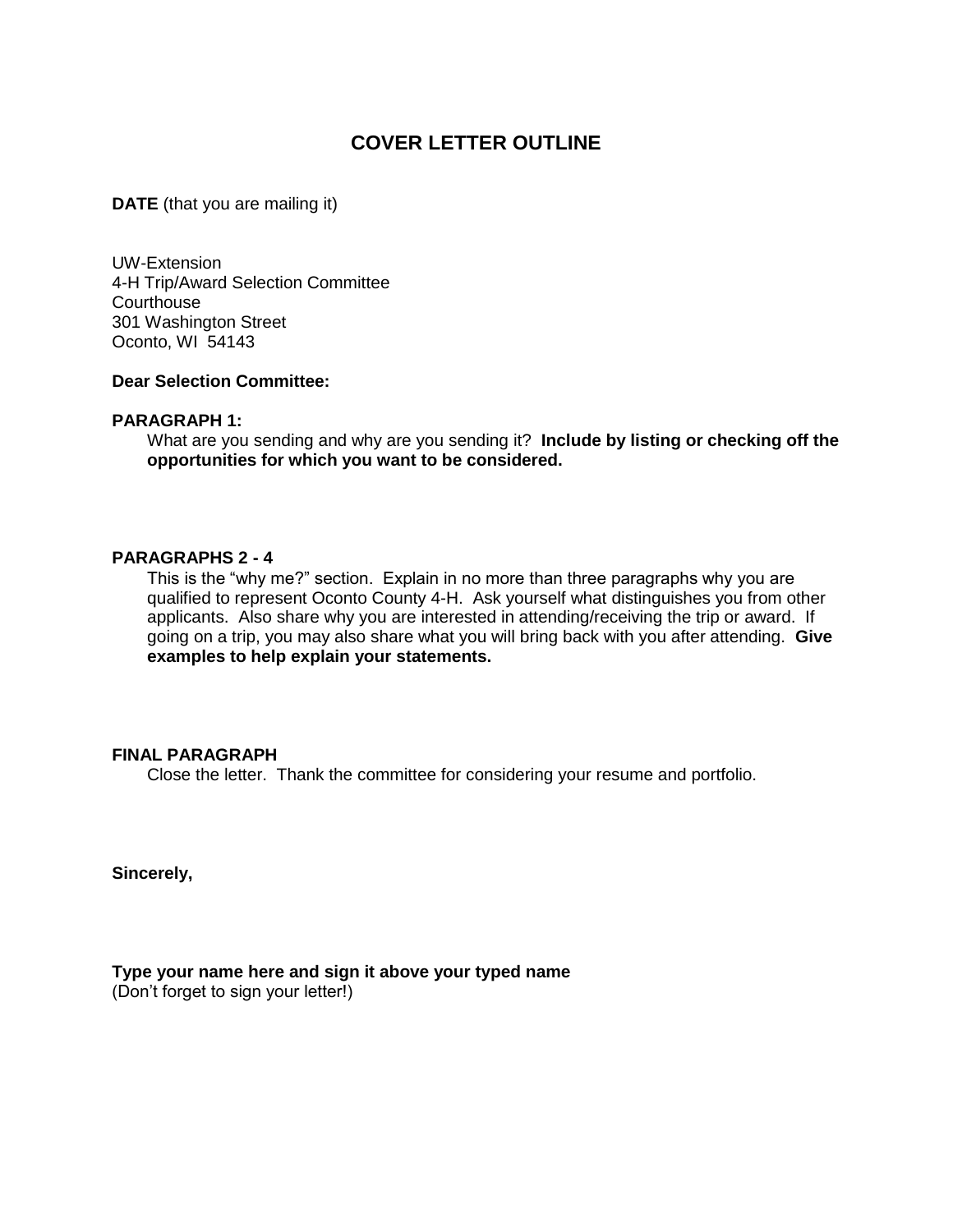## **SAMPLE COVER LETTER**

(YOUR Address HERE) CITY, WI 54153

October 15, 2013

UW-Extension 4-H Trip/Award Selection Committee **Courthouse** 301 Washington Street Oconto, WI 54153

Dear Selection Committee:

It is my pleasure to submit my resume and portfolio to be considered as a delegate for **Wisconsin 4-H and Youth Conference.**

This is my seventh year as a 4-H member. I have been very active with my projects and as a member in my club, Lucky Clovers. My enclosed resume and portfolio highlights my 4-H involvement. Participation in other 4-H events has made me interested in attending Wisconsin 4-H and Youth Conference.

4-H has provided me with some great experiences. I have increased my communication skills by participating in the county speaking contest, as well as serving as secretary for my club. I have learned to give back to my community by helping with my club's senior citizens holiday party and helping at many Horse and Pony events.

Last summer I was involved at State Fair with the Dairy Project. I enjoyed meeting other 4-H members and hearing about what they do in 4-H in their counties. This made me want to experience more in 4-H, beyond Oconto County. Other 4-H members who attended Wisconsin 4-H and Youth Conference told me about the great opportunity to meet 4-Hers from across Wisconsin, while taking part in fun classes. If I got to attend I would do a good job representing Oconto County and would tell other 4-H members in my club and in the county what Conference was all about and why they should attend.

I hope to attend Wisconsin 4-H and Youth Conference to learn more about 4-H and to meet other people. My past experiences representing Oconto County, enthusiasm to be involved, and my willingness to share what I learn with others make me a great candidate.

Thank you for considering my application. I look forward to hearing from you.

Sincerely,

Chris Clover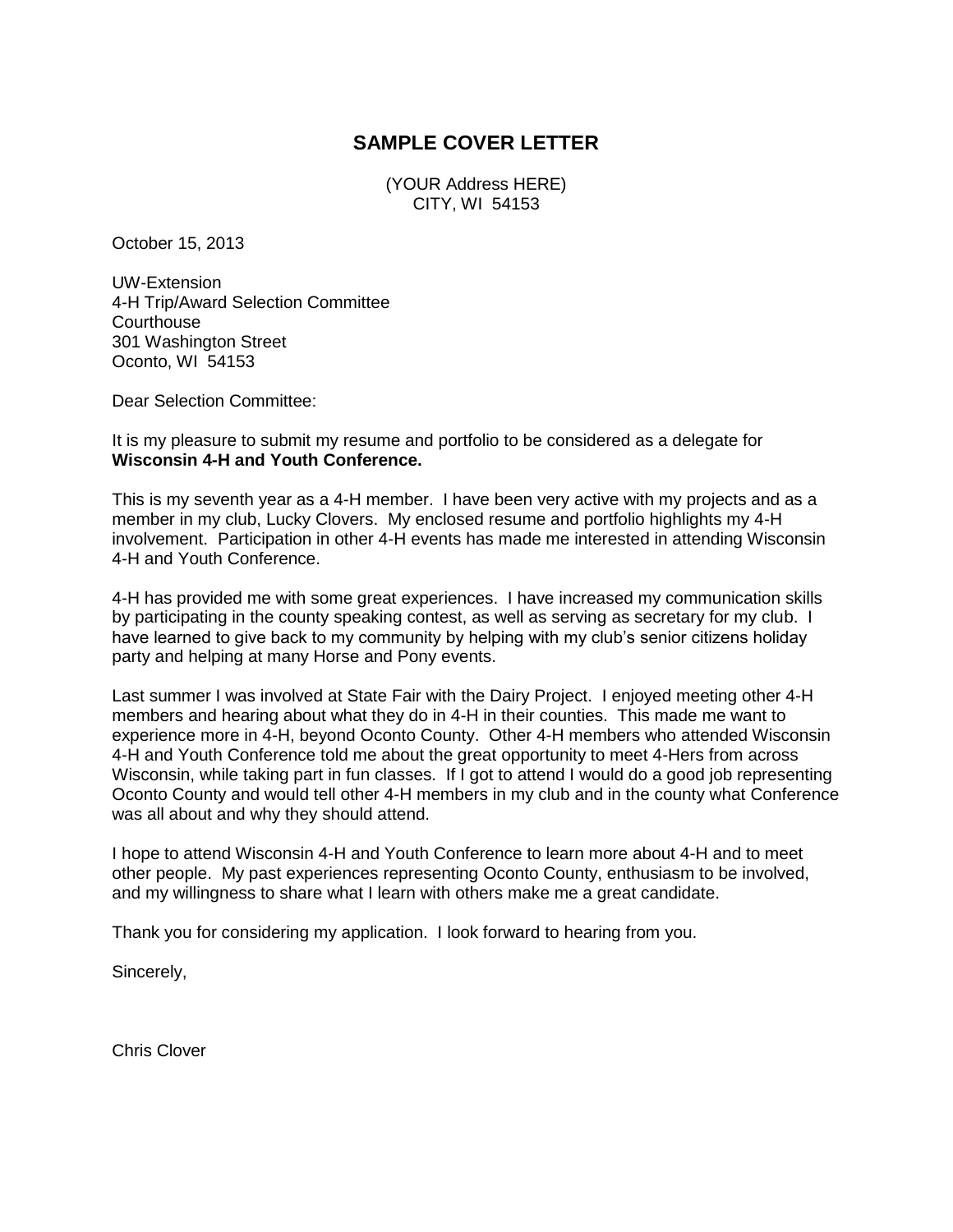## **RESUME OUTLINE**

**NAME**

ADDRESS LINE 1 ADDRESS LINE 2 PHONE NUMBER E-MAIL (if applicable)

| <b>EDUCATION</b>                          | School or college name, then Grade (Freshman, Sophomore, etc.)                                                                                                                                                 |
|-------------------------------------------|----------------------------------------------------------------------------------------------------------------------------------------------------------------------------------------------------------------|
| <b>4-H SUMMARY</b>                        | 4-H club name, years in 4-H (do not count years as a cloverbud)<br>List all projects in which you are or have been enrolled.<br>Include the number of years you have been or were a member of that<br>project. |
| <b>4-H ACTIVITY</b><br><b>INVOLVEMENT</b> | Summarize all 4-H activities in which you have participated and<br>the number of years you participated. Include both club and county<br>involvement.                                                          |
| <b>SKILL</b>                              | Translate what you have learned as a result of participation in 4-H                                                                                                                                            |
| <b>DEVELOPMENT</b>                        | projects and activities into skills you have developed.                                                                                                                                                        |
| <b>PERSONAL</b>                           | Translate what you have personally gained as a result of                                                                                                                                                       |
| <b>DEVELOPMENT</b>                        | participation in 4-H projects and activities into personal attributes.                                                                                                                                         |
| <b>OTHER</b>                              | In this section, include school activities, work experience, special                                                                                                                                           |
| <b>ACTIVITIES</b>                         | activities, etc. and the number of years you participated.                                                                                                                                                     |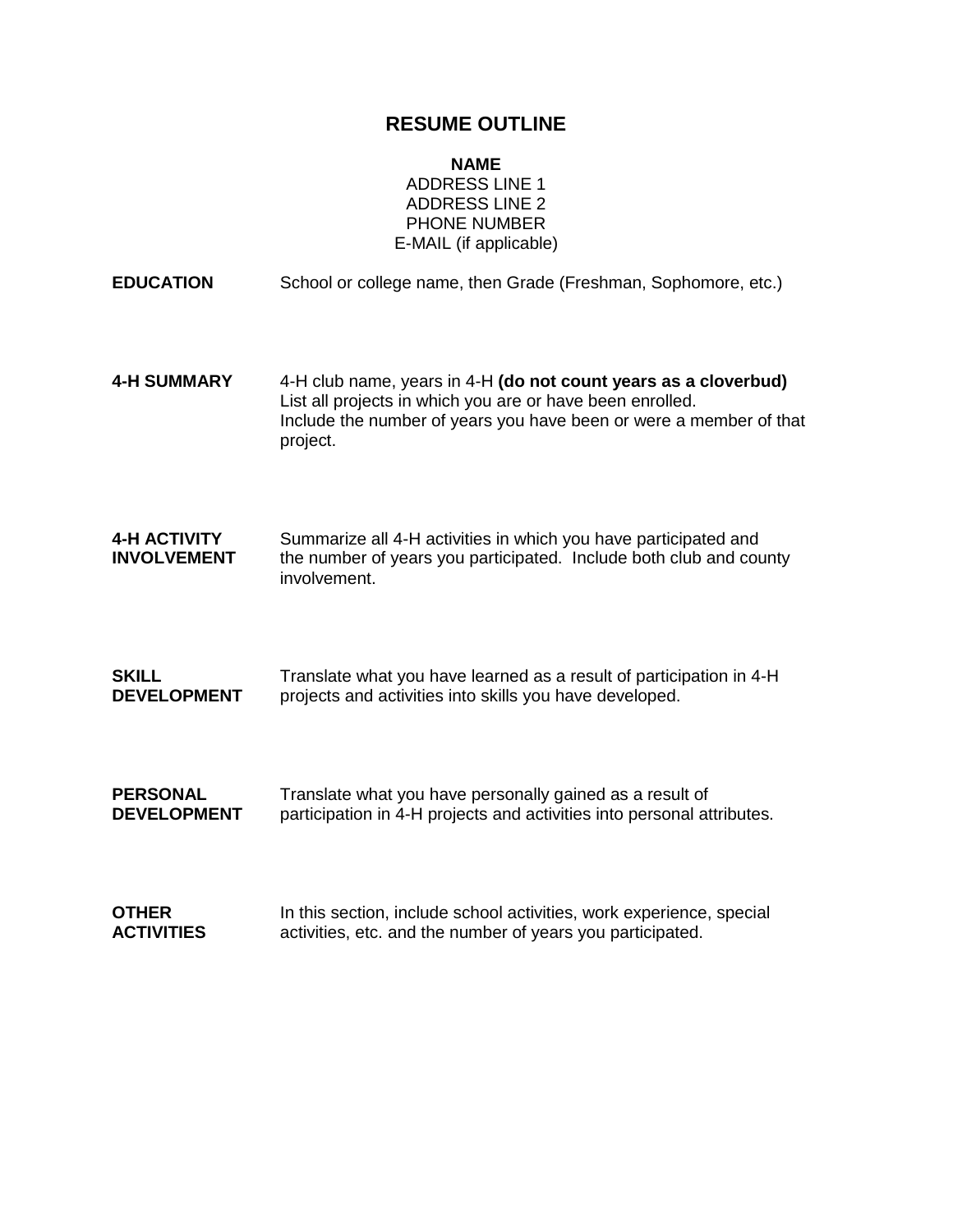# **SAMPLE RESUME**

Chris Clover 425 Green Lane Forestville WI 54213 920/999-9999 4hrocks@tnt.com

| <b>EDUCATION</b>                          | Green Meadow Middle School, 8 <sup>th</sup> grade                                                                                                                                                                                                                                                                                                                                                                                                                                 |                                                                                                                                                                                                             |  |  |
|-------------------------------------------|-----------------------------------------------------------------------------------------------------------------------------------------------------------------------------------------------------------------------------------------------------------------------------------------------------------------------------------------------------------------------------------------------------------------------------------------------------------------------------------|-------------------------------------------------------------------------------------------------------------------------------------------------------------------------------------------------------------|--|--|
| 4-H<br><b>SUMMARY</b>                     | Lucky Clovers, 6 years<br>Horse and Pony, Foods and Nutrition, 6 years<br>Arts and Crafts, 5 years<br>Poultry, 3 years<br>Flowers, 2 years                                                                                                                                                                                                                                                                                                                                        |                                                                                                                                                                                                             |  |  |
| <b>4-H ACTIVITY</b><br><b>INVOLVEMENT</b> | <b>Club</b><br>Booster Button Sales, 5 years<br>Dairy Bar Worker, 5 years<br>Club Fundraiser, 5 years<br>Sr. Citizens Holiday Party, 5 years<br>Club Float, 3 years                                                                                                                                                                                                                                                                                                               | <b>County</b><br>County Fair Exhibitor, 5 years<br>Speaking Contest, 5 years<br>Horse Committee Volunteer, 4 years<br>Horse Drill Team, 2 years<br>County Fair Helper, 2 years<br>4-H Youth Leader, 2 years |  |  |
| <b>SKILL</b><br><b>DEVELOPMENT</b>        | * Knowledge of healthy food choices.<br>* Knowledge of various food preparation options including microwaving,<br>cooking, baking, and slow cooking.<br>* Knowledge of horse nutrition, fitting, training, and showing in both<br>Pleasure and Gymkhana.<br>* Knowledge of poultry nutrition, grooming, background, and showing.<br>* Basic knowledge of various flowers and care needed.<br>* Cultural arts skills: drawing, painting, macramé, leathercraft, and<br>stenciling. |                                                                                                                                                                                                             |  |  |
| <b>PERSONAL</b><br><b>DEVELOPMENT</b>     | * Effective communication skills including spoken and written.<br>* Ability to work well with others including youth and adults.<br>* Ability to work toward personal goals from start to finish.<br>* Effectively works well in team situations, including showing and<br>sportsmanship.                                                                                                                                                                                         |                                                                                                                                                                                                             |  |  |
| <b>ACTIVITIES</b>                         | * Church volunteer, 3 years<br>* Honor Roll, 2 years<br>* Chorus, 2 years                                                                                                                                                                                                                                                                                                                                                                                                         |                                                                                                                                                                                                             |  |  |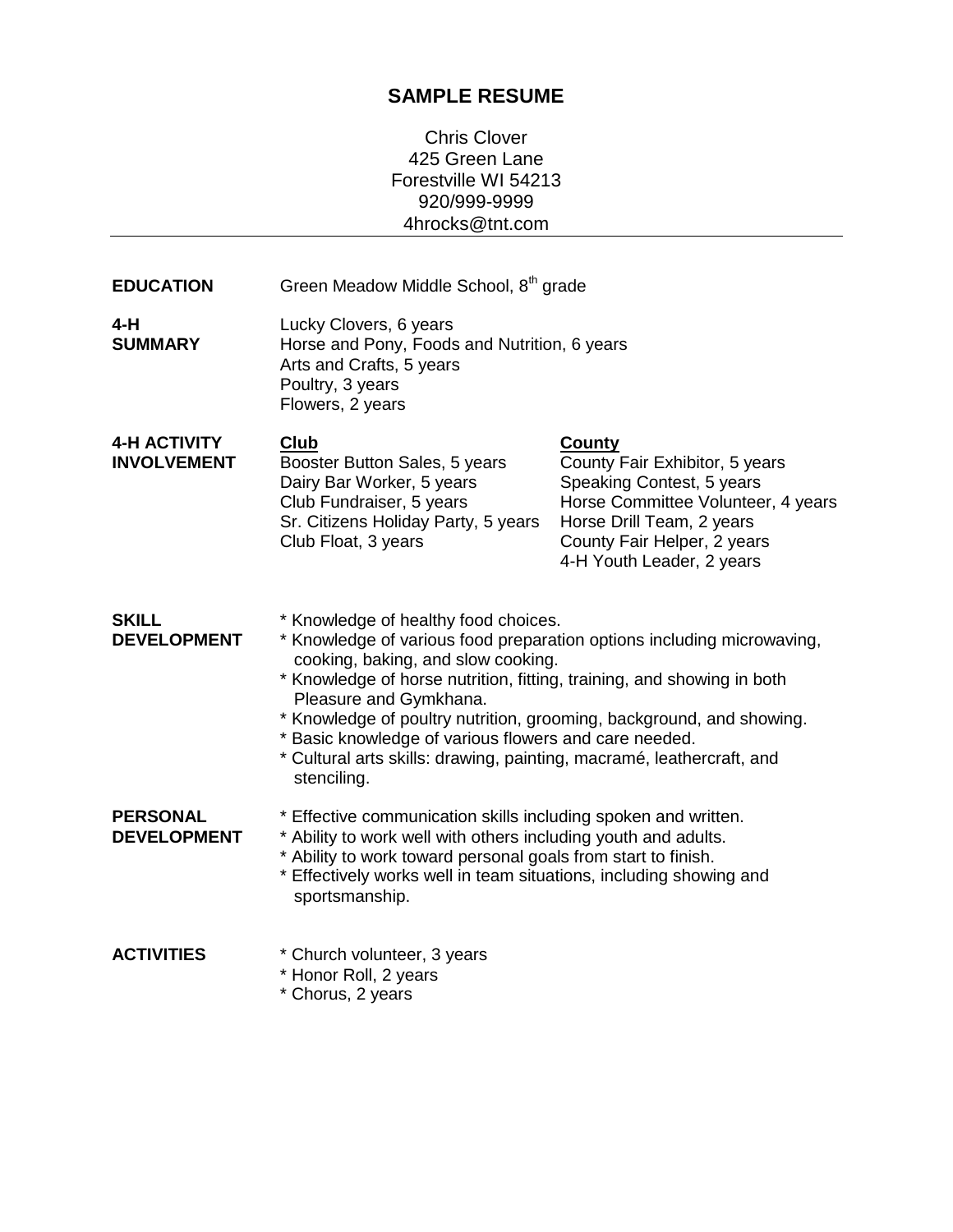## **WHAT DO YOU THINK?**

- 1. As a result of constructing my resume: *(check all that apply)*
	- \_\_\_\_\_ Learned more about myself (*Can you list at least one thing that you have learned?)* \_\_\_\_\_\_\_\_\_\_\_\_\_\_\_\_\_\_\_\_\_\_\_\_\_\_\_\_\_\_\_\_\_\_\_\_\_\_\_\_\_\_\_\_\_\_\_\_\_\_\_\_
	- **EXECUTE:** Better understand why I'm in 4-H
	- **EXECO** Know how to put a resume together
	- **\_\_\_\_\_** Better understand what skills I have gained from 4-H
	- \_\_\_\_\_ Will set higher project goals this year *(If checked, list at least one goal you are setting this year)* \_\_\_\_\_\_\_\_\_\_\_\_\_\_\_\_\_\_\_\_\_\_\_\_\_\_\_\_\_\_\_\_\_\_\_\_\_\_\_\_\_\_\_\_\_\_
	- \_\_\_\_\_ Will take on a new 4-H challenge *(If checked, list at least one new challenge you plan to take on this year)* \_\_\_\_\_\_\_\_\_\_\_\_\_\_\_\_\_\_\_\_\_\_\_\_\_\_\_\_\_\_\_\_\_\_\_\_\_\_\_\_

\_\_\_\_\_\_\_\_\_\_\_\_\_\_\_\_\_\_\_\_\_\_\_\_\_\_\_\_\_\_\_\_\_\_\_\_\_\_\_\_\_\_\_\_\_\_\_\_\_\_\_\_\_\_\_\_\_\_\_\_

| Other(s): | $-1$<br>டு. |  |  |  |  |
|-----------|-------------|--|--|--|--|
|           |             |  |  |  |  |

- 2. Through your experiences in 4-H, please check the skills you have developed:
	- \_\_\_\_ Communication
- \_\_\_\_ Responsibility
- \_\_\_\_ Listening skills
- \_\_\_\_ Presentation skills
- \_\_\_\_ Organizational skills
- \_\_\_\_ Decision-making \_\_\_\_ Self-confidence
- **\_\_\_\_\_** Ability to work with others \_\_\_\_ Time management
- \_\_\_\_ Goal setting
- 3. Select one skill listed above and describe how 4-H has helped you develop this skill. Please be specific and use examples.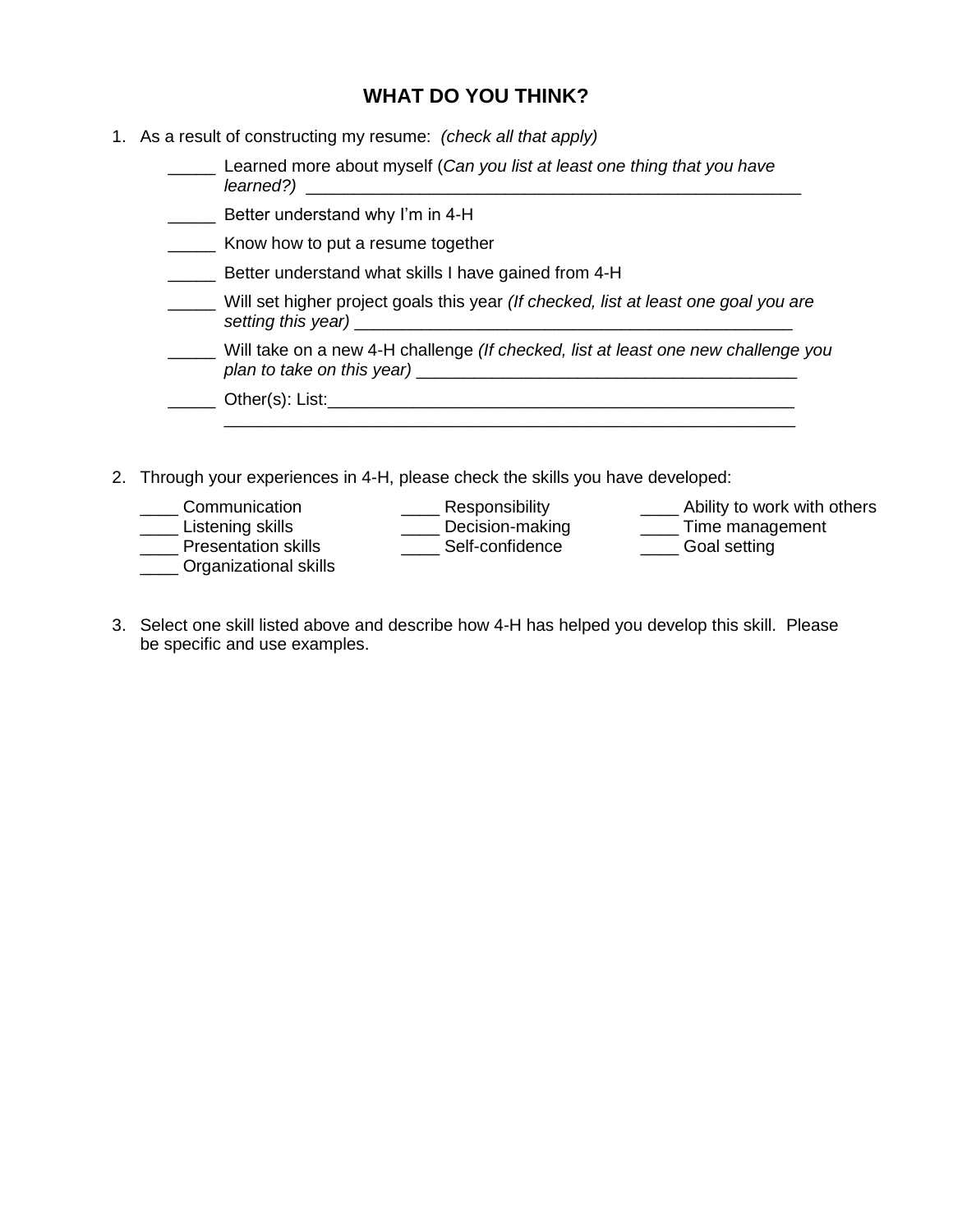## **ADULT RECOMMENDATION**

The following applicant is applying to represent the Oconto County 4-H program on an out-of-county trip and/or to be a Camp Counselor/dishwasher. You have been identified as a person who could speak to their qualifications for these trips or position.

Please complete the following recommendation and return as directed below.

1) Below or on a separate sheet, please discuss why the applicant is deserving of the trip and/or position. Feel free to describe the applicant's leadership skills (i.e.: communication, listening skills, presentation skills, self-confidence, teamwork, time management, responsibility, etc) as well as any additional information that would be helpful to the selection committee.

| Name (print): |  |
|---------------|--|
| Signature:    |  |
| Title:        |  |

Recommendations should be sent directly to:

**Oconto County Extension Office 4-H Trip and Award Recommendation Courthouse 301 Washington Street Oconto, WI 54153**

### **DEADLINE DATE:**

**January Thaw (CWF: November 15)**